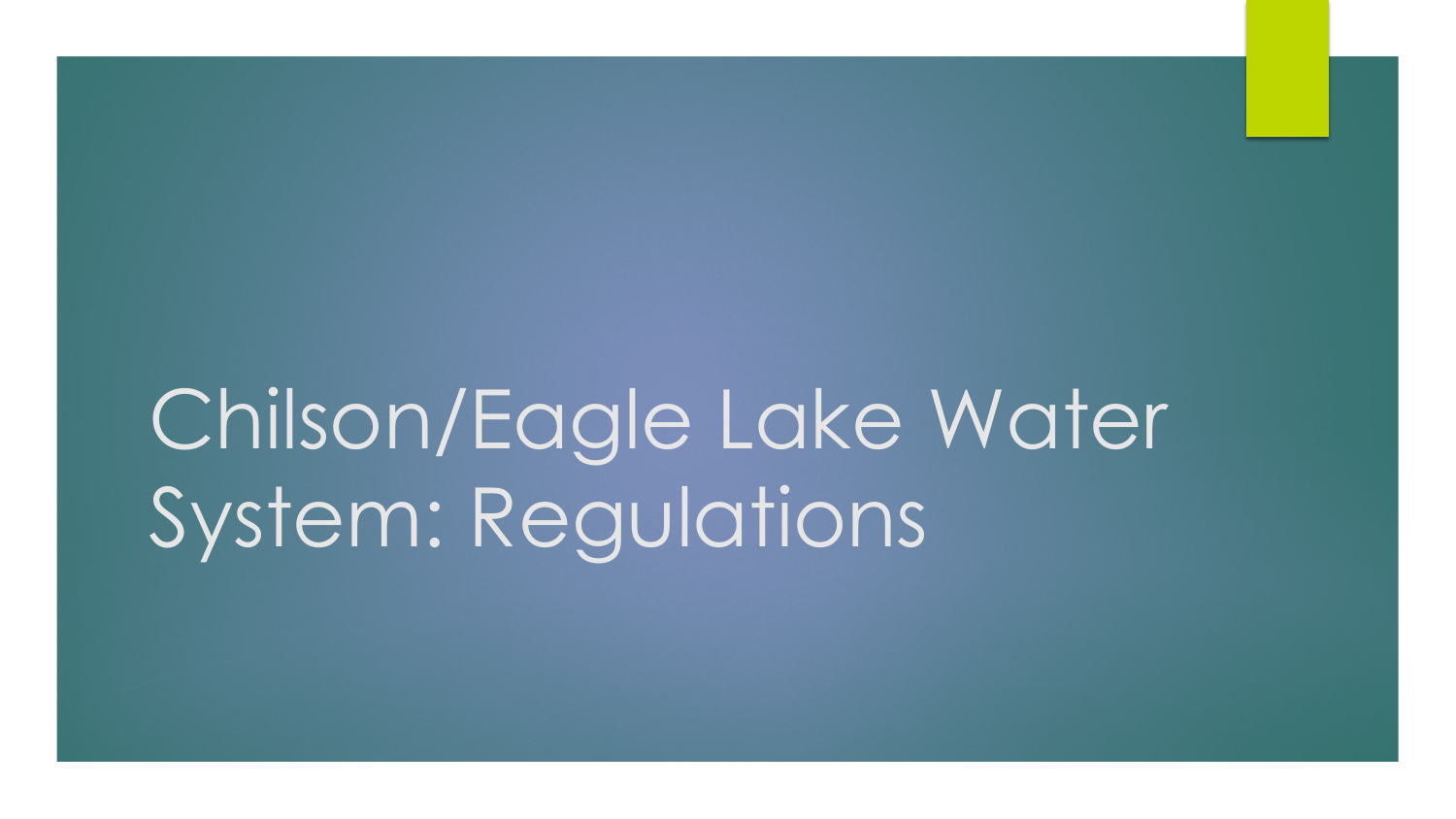#### Regulatory Agency's Having Jurisdiction

- **Environmental Protection Agency (EPA)**
- Department of Justice (DOJ)
- New York State Department of Health (NYSDOH)
- ▶ New York State Department of Environmental Conservation (NYSDEC)
- New York State Department of Transportation (NYSDOT)
- Adirondack Park Agency (APA)
- Army Corp of Engineers (ACOE)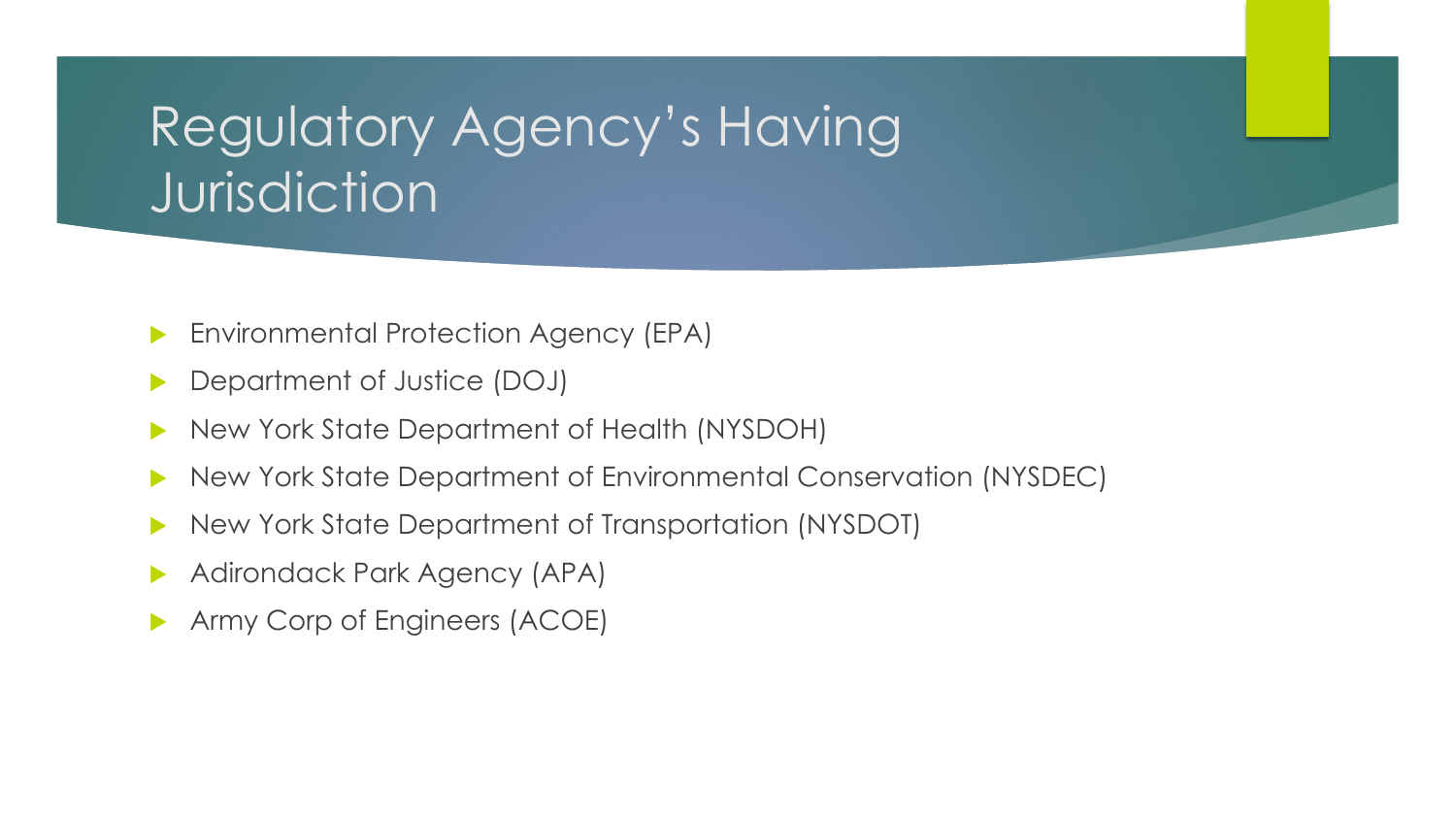## Regulatory Criteria EPA/DOJ

- **EPA Ultimately regulates all water system**
- DOJ enforces regulations
	- **Per Consent Decree: Abandonment of Gooseneck Pond as a Municipal** DRINKING water source is required by June 2025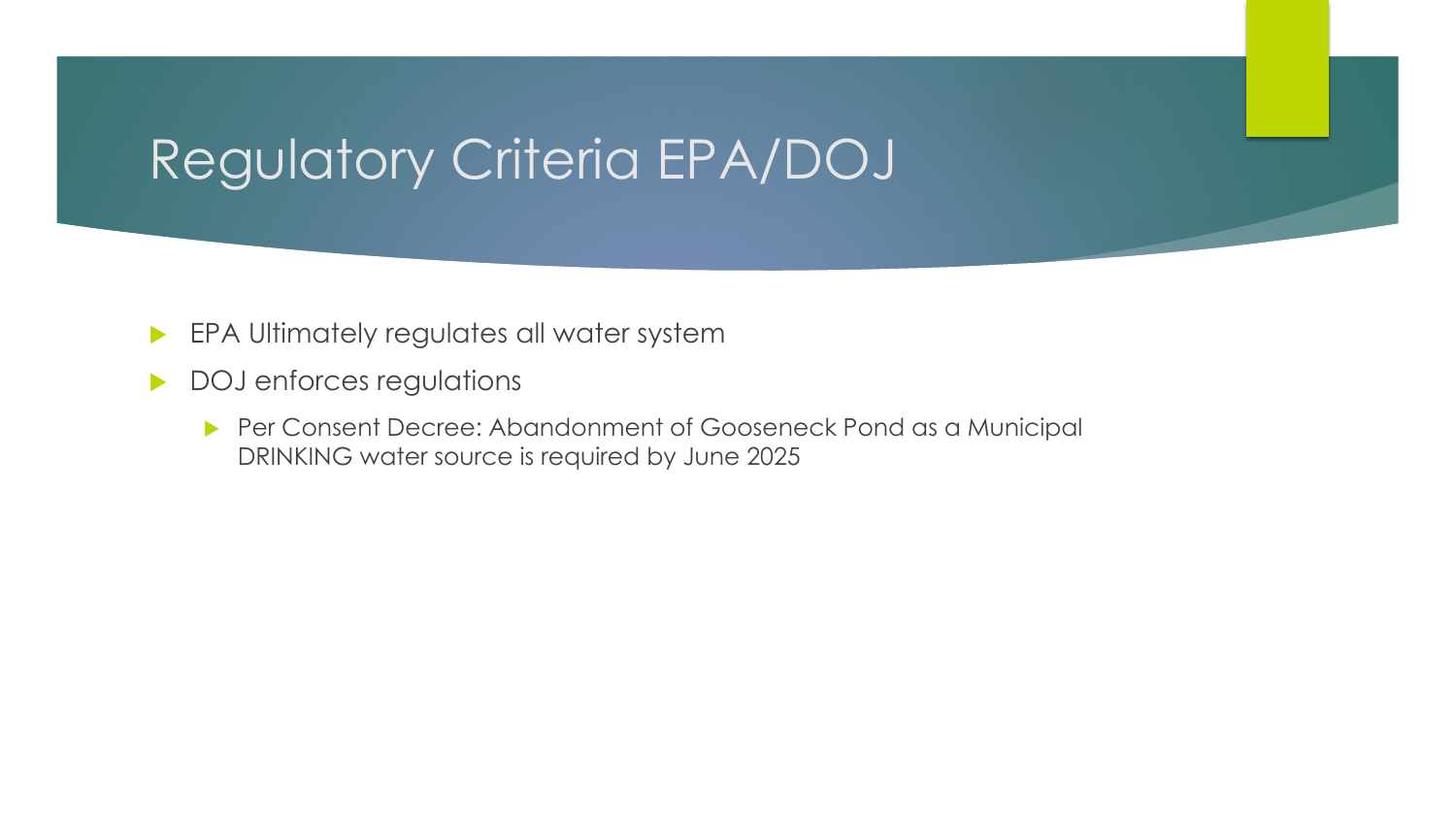## Regulatory Criteria: NYSDOH

- **Must filter water**
- Must provide disinfection of specific contaminants
- Must meet disinfection byproduct rules
- Must provide residual disinfection in pipeline
- Must provide treated water to meet all current standards
- Must approve any project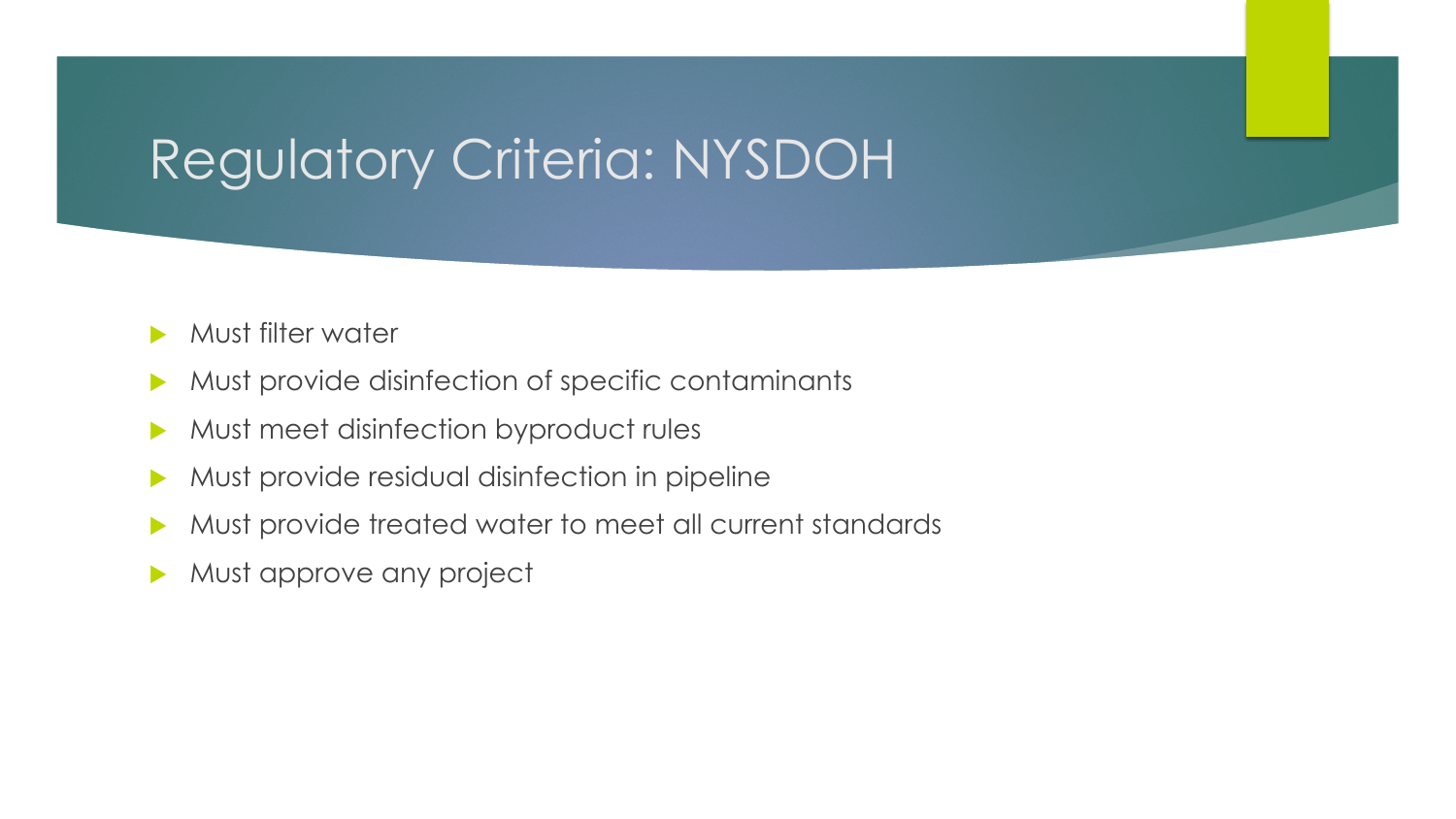### Regulatory Criteria: NYSDEC

- Water sources must be permitted for use
- Restrictions in access to Forest Preserve land to mechanized equipment
- Filter wastewater must be treated and disposed of properly
- Projects must not permanently disturb wetlands
- All water sources must be metered at the source and at the tap
- Responsible for oversight of reservoirs and dams on state owned and
	- Costs for maintenance of reservoirs on State Forest Land must be paid by the municipality. Discretion for repair lies with the state (meaning these costs are not likely eligible for funding)
	- Rent must be paid for the use of state land for use as a reservoir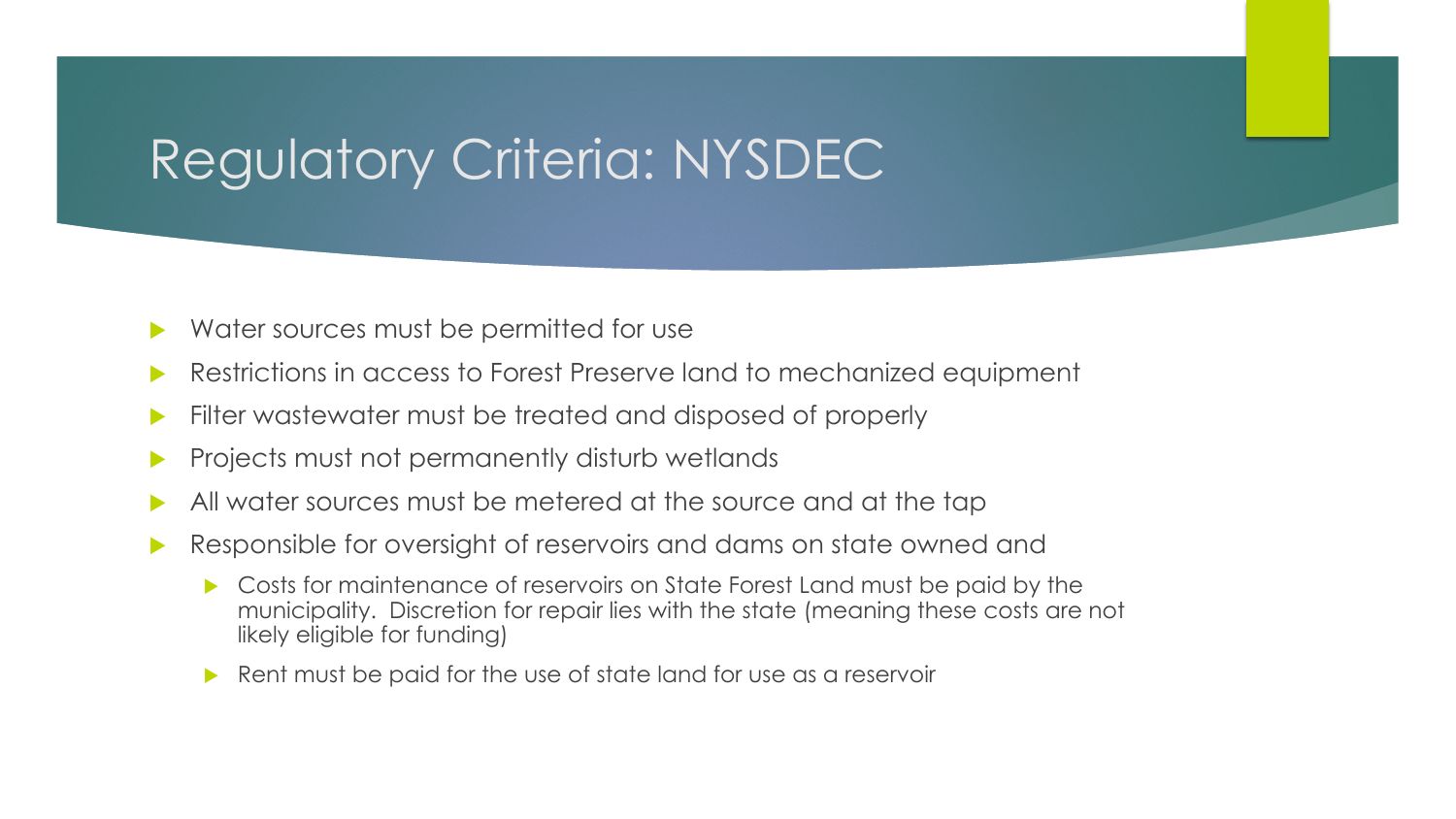## Regulatory Criteria: NYSDOT

#### Permits all water line work on RT 74

- ▶ Water mains should be outside of road right of way
- If water mains must be located the road right of way no pavement disturbance is allowed